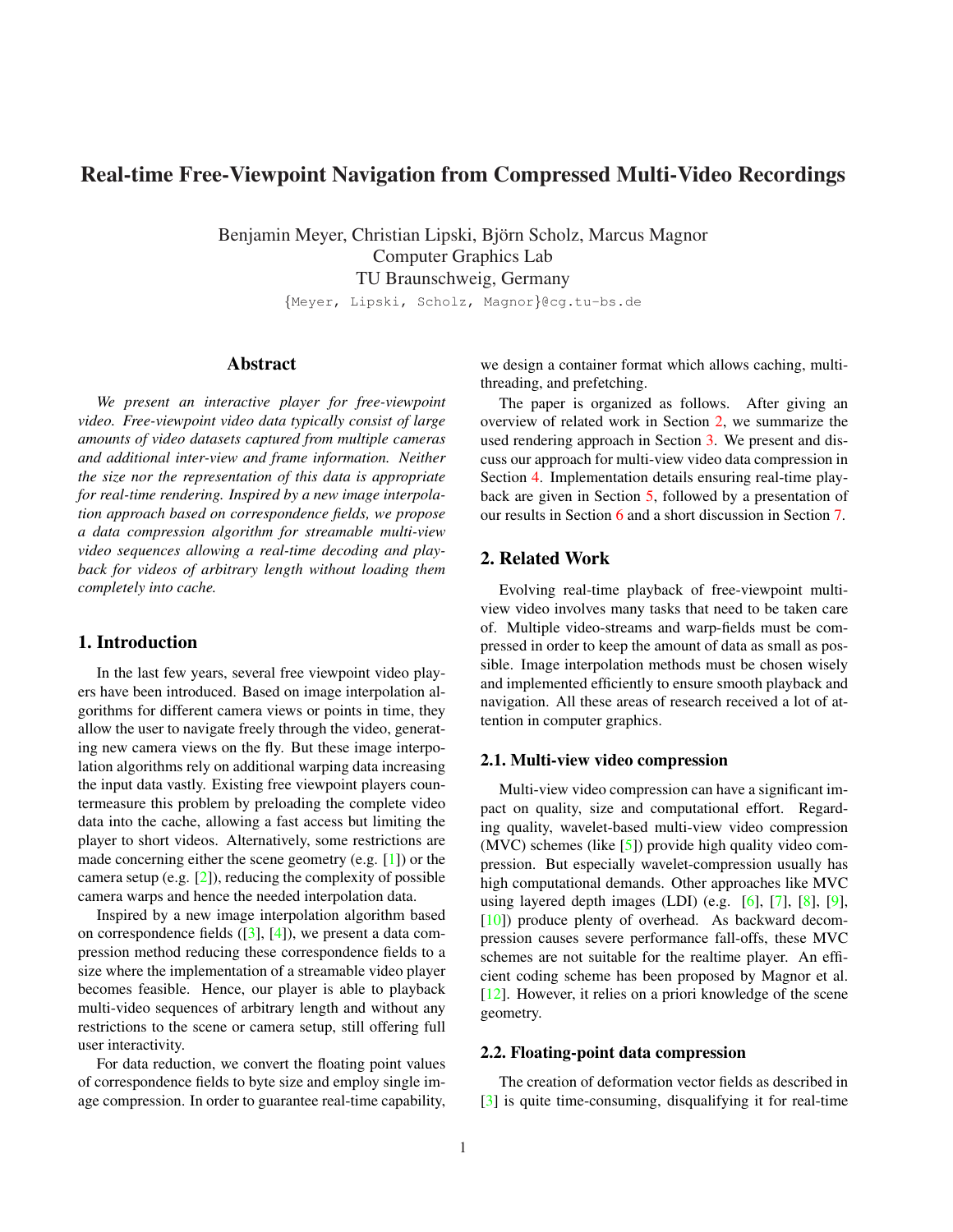purposes. In order to achieve this capability, these warpfields need to be precomputed and stored to disk. Usually consisting of 32-bit floating point data, the amount of data is huge and needs to be significantly reduced for real-time playback purposes. Streamable floating-point data compression algorithms like  $\lceil 13 \rceil$  or  $\lceil 14 \rceil$  usually support very good compression rates paired with acceptable computational effort, but are still not suitable for our purpose. Neither the size, nor the computational effort is small enough for real-time playback in our multi-view video environment.

#### 2.3. Interpolation

Image interpolation is the key task in free-viewpoint multi-view video playback. Many recent approaches originate from Image-based rendering (IBR). IBR approaches (eg.  $[2]$ ,  $[15]$ ,  $[16]$ ,  $[17]$ ) are capable of producing highrealistic results but usually depend on camera-calibration, time-synchronization or other additional information like scene depth, geometry or epipolar constraints. Further improvements can be made when the data is fitted to a scene or actor model [1]. In contrast, we can cope with scenes, where the geometry is unknown, changes over time or is even impossible to reconstruct. In [2], a real-time player quite similar to this one is presented by Zitnick et al., but being based on a specific camera setup. All cameras are lying on a horizontal plane next to each other and point roughly into the same direction. Hence, the complexity of possible camera warps shrinks enormously. In addition, Zitnick et al. only allow spatial camera interpolation. Our approach also allows interpolation in time and works with unsynchronized cameras. Recently, a free viewpoint system for static scenes has been proposed by Hornung et al. [18].

Other approaches are based on Optical flow. Referring to a certain flow field created by spatiotemporal trajectories of image-regions within an image sequence, this technique can be used to interpolate between two or more images. Several approaches [19] using these flow fields have been proposed in the last years creating promising interpolation results.

Recently, Stich proposed a novel approach [3] outperforming optical-flow based interpolation algorithms in quality and IBR-algorithms in configuration effort. Since our video player is based on his approach, we will discuss it in more detail in Section 3.

# 3. Virtual Video Camera

Our video player utilizes the image interpolation algorithm proposed by Stich et al. [3].

Stich's basic assumption is that robustly matching visible edges is the key to visually plausible image interpolation. First, he finds predominant edges [20] and homogeneous regions [21] in two images. A bipartite matching of edge pixels in the two images yields sparse correspondences. For each homogeneous region these correspondences define the overall transformation into the other image. The resulting dense deformation vector fields, containing 2D float data, describe a complete 1 : 1 relation between the pixels of the source and target image. Therefore, they can be applied by any factor between 0 and 1 to create as many in-between images as desired.

Since our goal is not only to interpolate between two views of a scene, but to freely change viewing direction and playback rate, we use an extension of Stich's original rendering. We represent each input image by a threedimensional vertex, encoding horizontal and vertical viewing direction as well as playback time.

The resulting point-cloud can be tessellated using the Delaunay-tessellation. Within this mesh, each imaginable point lies in exactly one tetrahedron (Fig. 1). Thus, interpolation-weights as demanded by Stich's interpolation approach can be easily estimated by computing the barycentric-coordinates of the desired view-point in its tetrahedron.



Figure 1. Warping within a 2D or 3D environment. The green, turquoise and red arrows describe the weights, the gray the correspondence fields  $m_{ij}$  and  $m_{ji}$ . The blue circle is the target point.

Let us assume we like to render an image  $v$  at an arbitrary viewing direction and point of time. Due to the Delaunay triangulation, v lies inside a single tetrahedron  $\lambda$ . Rendering of this image is done by forward warping and blending of all four input images  $v_1, ..., v_4$  associated with  $\lambda$  (Fig. 2). E.g., for image  $v_1$  rendering is done as follows. For every pixel position in the correspondence maps  $m_{ij}$  from the images  $v_i$  to  $v_j$ , a vertex is created and displaced according  $m_{12}$ ,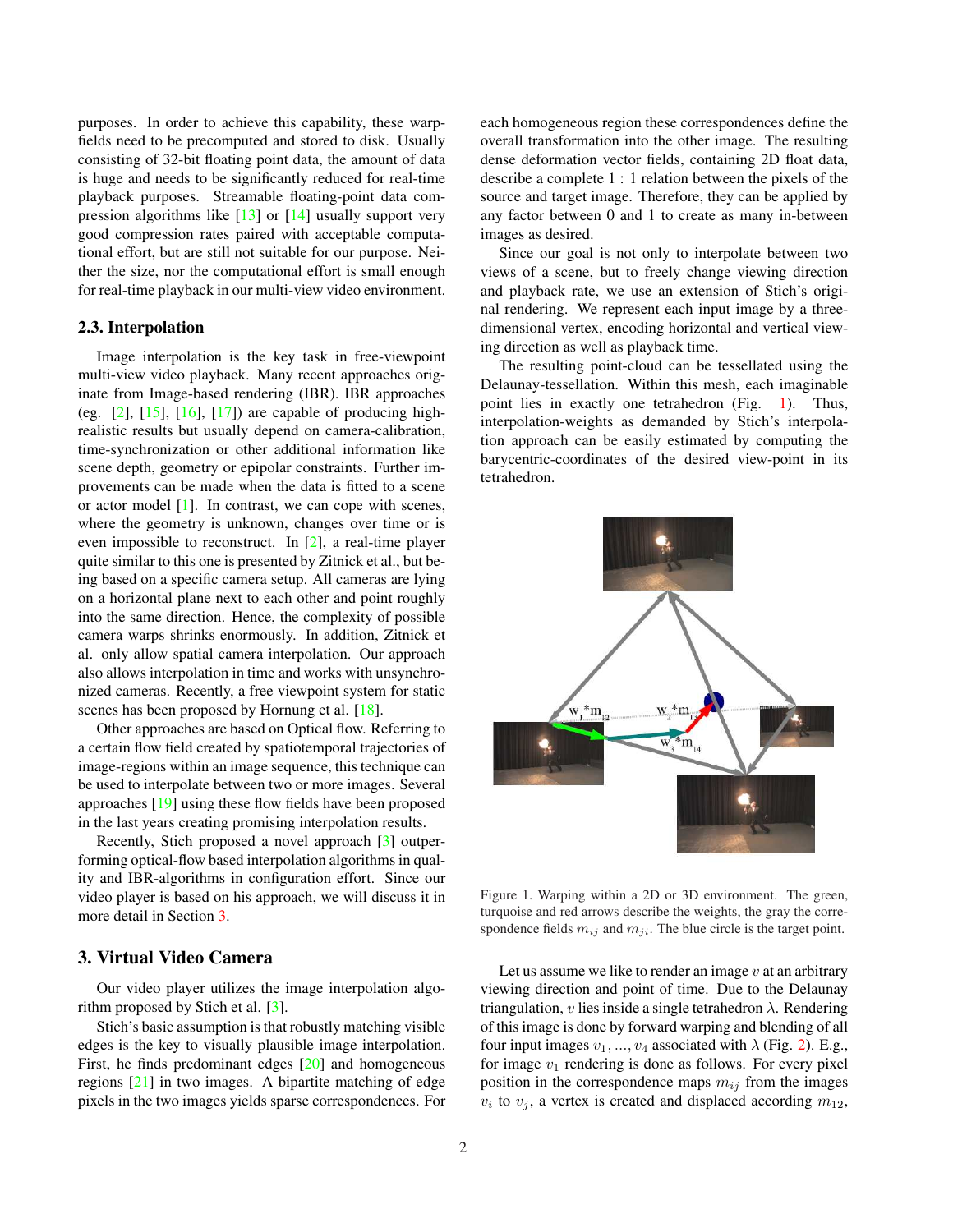$m_{13}$  and  $m_{14}$ . These displacements are weighted by the barycentric coordinates  $w_1, ..., w_4$  of v in  $\lambda$ , resulting in a forward warped image  $v_1'$ . The same procedure is applied to  $v_2, ..., v_4$ . The final image is created by blending  $v_1^{\prime}, ..., v_4^{\prime}$ , again weighted by  $w_1, ..., w_4$ . For further information, e.g. occlusion handling and image alignment, we refer to [3].



Figure 2. Forward warping, with (from top to down): the original input images, the single correspondence fields (exported as red/green images), the forward warped input images and the result from blending the warped images.

### 4. Data Compression

As mentioned in the introduction, the presented player will enable the user to arbitrarily navigate through time and space within the video. For preserving the real-time capability, a fast access to the video data as well as an easy handling is essential. Further, the appropriate correspondence fields, presented in [3], have to be processed on the fly. Thus, we will try to reduce the file size of the required data as much as possible while still preserving low decompression effort.

#### 4.1. Correspondence Field Compression

Simplified, a correspondence field contains in each entry a pixel displacement vector, normally encoded in two 32bit floats (displacement in x and in y-axis). For a video with a resolution of 960x540 this results in a file size of approximately 4 *MB*. As for navigation along the negative time axis the reverse correspondence fields are needed as well, the huge amount of 8 *MB* warp data has to be handled per camera pair per frame, in addition to the video data.

Even though in most cases the correspondence field can be reduced to the quarter size of the actual image still providing nearly flawless interpolation results, the amount of raw data is still too much for desirable file-sizes and smooth playback, specifically from local storage like hard disks. Hence, the data needs to be compressed in order to gain further performance improvements and appropriate file sizes.

In order to reduce the file size of the correspondence fields, we benefit from existing and well known image compression algorithms. As for one warp, two float values have to be compressed, the HDR-image format OpenEXR comes to mind, as it is capable of dealing with floats directly. But even with the usage of 16-bit floats, as supported by OpenEXR as *half*, still the resulting files exceeded a manageable file size. The combination of these halfs with a float-compression algorithm such as PXR24 yields a computational effort regarding the decompression exceeding the maximum of 40 ms needed for framerates of 25 fps and higher. Similar restrictions apply to video codecs such as mpeg or H.264.

In contrast, using JPEG to compress the single warps guarantees small correspondence files and a short decompression. But as JPEG consists of three 8-bit (RGB) integer, a pre-transformation from float to byte is necessary. However, the hence made error, combined with the compression flaw, has a negative influence on the rendering result. Further, the third color channel remains unused. Thus, we decided to use the lossless PNG-compression instead.

Instead of simply rounding the original float values to integer (as this would restrict us to a maximal displacement between -127 and 127), we first determine the maximal ( $max_x$  and  $max_y$ ) and minimal ( $min_x$  and  $min_y$ ) displacement values of the entire correspondence field. The respective stepsize is given as

$$
step_{\{x,y\}} = \frac{max_{\{x,y\}} - min_{\{x,y\}}}{2^8 - 1}
$$
 (1)

and can be used to express the single displacement warps:

$$
R = \frac{fX - min_x}{step_x} \; ; \; G = \frac{fY - min_y}{step_y} \tag{2}
$$

with  $fX$  and  $fY$  the displacement values and R and G the first two entries in the PNG-pixel. Saving  $min_x$  and  $min_y$ as well as the stepsizes in  $x$  and  $y$  in the PNG-header enables a simple reconstruction:

$$
fX = min_x + (R * step_x)
$$
  
\n
$$
fY = min_y + (G * step_y)
$$
\n(3)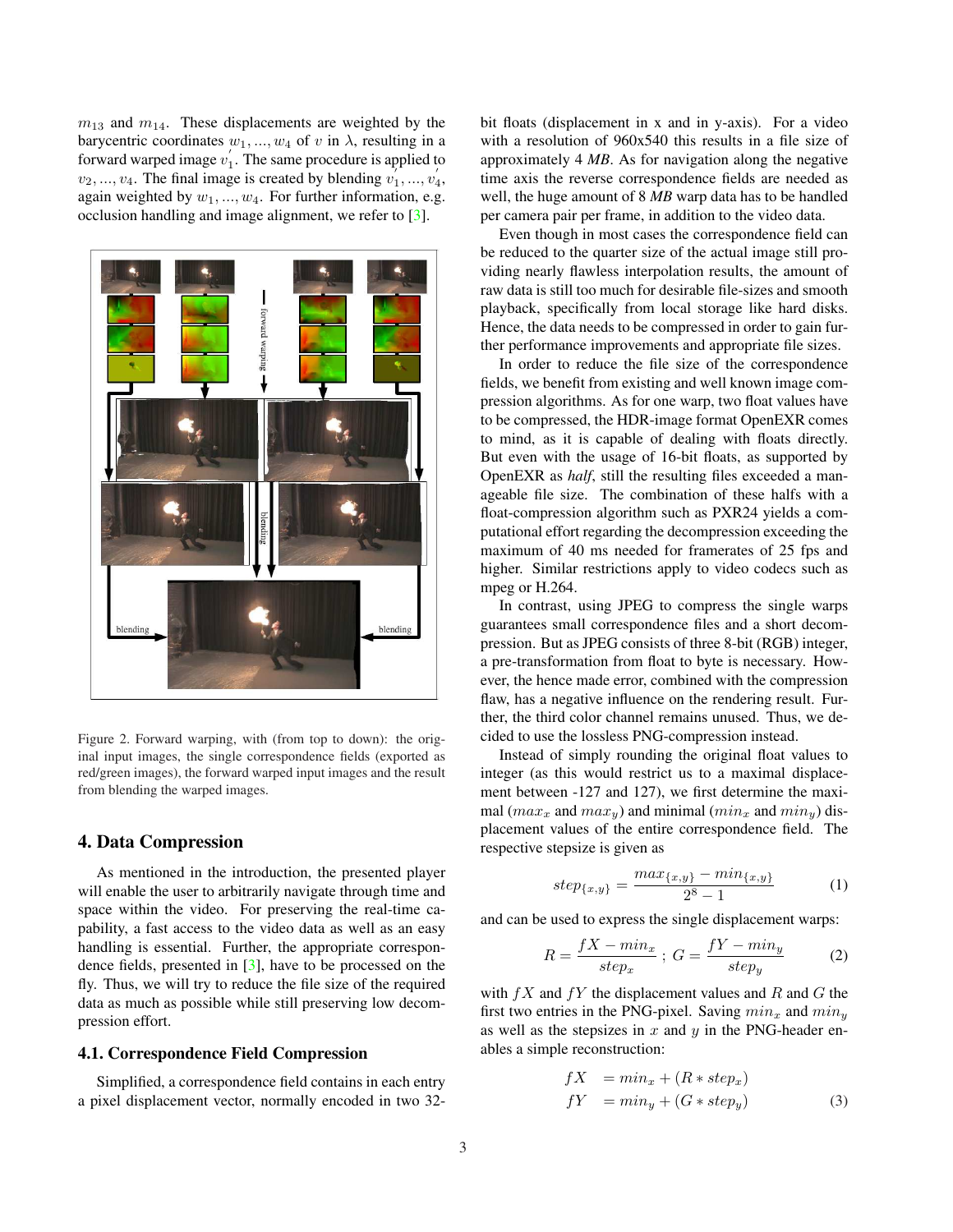The hereby made error is propotional to the stepsize and thus stays relatively small compared to the scene motion.

Furthermore, a PNG pixel consists of four channels (RGBA) while only two are needed for saving one pixel warp. Hence, this enables us to encode both correspondence fields resulting from comparing two images in a single file, reducing harddisk lookups.

Combining this float conversion with the PNG compression yields average file sizes of 13  $KB$  (for small correspondence fields of 240x135). Compared to the raw float data of 506 KB, this is a stunning compression factor of nearly 39 with a very low decompression cost.

#### 4.2. Video Compression

Besides warp compression, the high amount of video data is the second problem to be considered. Existing video compression algorithms all share the aspect of exploiting similarities between multiple frames. More exactly, most compressed frames depend on their predecessor (referred to as I-, P- and B-frames). For a backward playback of the video however, this results in an intensive CPU- and HDDload since multiple images have to be decoded per frame. To avoid this, every image has to be compressed on its own.

We decided to choose the JPEG compression for this task, as it yields a manageable file size with low decompression effort. The compression is not lossless, but however, artifacts could rarely be seen in the resulting video.

#### 5. Implementation Details

Even though the final results regarding compression reduce the data to a manageable amount, the data still resides in single files across the storage preventing a fast access. All of the resulting data has to be combined and besides video frames and warps, the camera configuration, tetrahedra and playback information needs to be integrated, too. Thus, we designed a special container. The configuration and tetrahedra are stored at the beginning of the container file. Next, all the compressed video frames and warps are stored. Finally, a frame and warp index-table containing their in-file position, their size and an identifier is created. The index-table provides the opportunity to jump arbitrarily at any position within the container to obtain the desired data. We make use of single image compression techniques and encode the data in the correct temporal order. Therefore, single frames can be read and displayed consecutively making streaming possible.

For further performance improvements, the warp decompression and the image warping as well as the rendering are computed in separated threads. To avoid locking issues, each thread manages its own cache. Depending on user input, we estimate whether or not different frames or warpfields will be demanded in the next rendering loop. During GPU-rendering, the CPU can prefetch these data. A specifically designed user interface gives the user the opportunity to change view direction and control playback rate (Fig. 3).



Figure 3. The graphical user interface of the free viewpoint video player. Resembling to a standard media player interface with play, pause and stop buttons as well as a progress bar, our player provides additionally the possibility to adjust the playbackrate. By dragging the left mouse button, the viewpoint can be changed interactively.

### 6. Results

Due to a low decompression effort and a compact data storage, as well as the in Section 5 presented acceleration approaches, a high rendering speed can be achieved. Depending on the video resolution and the correspondence field size, frame rates beyond the 25-fps are reached. As the original video is normally recorded at this frame rate, a higher display rate cannot enhance the output quality any more. Besides, the used hardware, especially the graphics card, influences the rendering speed as well. Thus, we tested three different graphics cards in a standard pc, varying from a ATI 3850 HD, over a Geforce 8800GTS to a Geforce 260GTX (entitled as low, med and high). The results are shown in Table 1.

Two different scenes have been captured with our technique, the firebreather sequence and the dancer sequence (see Fig. 4). We chose these two scenes because they pose different challenges to our system. The firebreather sequence contains dynamic illumination and volumetric effects. Whereas the dancer sequence exhibits large scene motion. In both examples we used the input of twelve cameras arranged in a 4x3 array.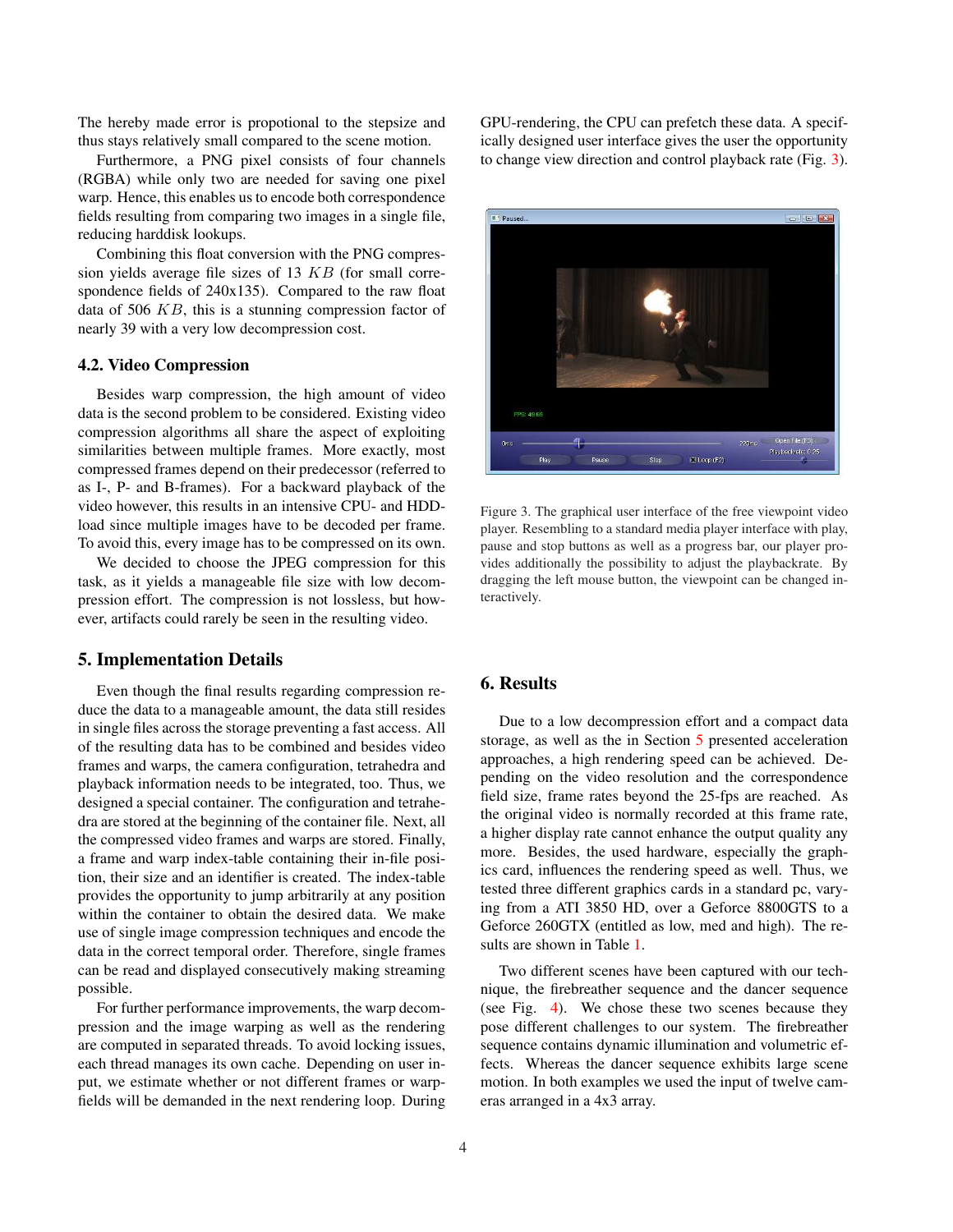|                               | <b>Resolution</b> | Grid resolution | FPS (playback) |
|-------------------------------|-------------------|-----------------|----------------|
| Low                           | 480x270           | 480x270         | > 60(27)       |
| Med                           | 480x270           | 480x270         | > 60(35)       |
| High                          | 480x270           | 480x270         | > 60(50)       |
| Low                           | 960x540           | 960x540         | 7(7)           |
| $\operatorname{\mathbf{Med}}$ | 960x540           | 960x540         | 15(15)         |
| High                          | 960x540           | 960x540         | 17(17)         |
| Low                           | 960x540           | 480x270         | 12 (12)        |
| Med                           | 960x540           | 480x270         | 20(17)         |
| High                          | 960x540           | 480x270         | 35(25)         |

Table 1. Rendering performance comparison in respect to the tested computer systems. Grid-resolution denotes the actual resolution of the vertex mesh used for computing the forward warps. The FPS-values are split in pure-rendering and during playback (in brackets). The  $>60$  FPS results from vertical sync being active limiting the rendering speed to the refresh-rate of the monitor.



Figure 4. Dancer test sequence with large scene motion.

#### 6.1. Compression Rate

As mentioned before in Section 4.1, we achieve a high data compression rate, especially on the correspondence fields. For small correspondence fields (as 240x135), the raw 32-bit float data would have a size of 240∗135∗4∗2∗2 Byte  $\approx$  506 KB, reduced to a PNG of only 13 KB (one factor of 2 results from a warp consisting of two float values, in x and y-axis, and the second factor of 2 is due to the backward correspondence field saved in the same PNG). This yields a size reduction factor of approximately 39. Further, the backtransformation from the saved stepsizes to the original float data is done in a few multiplications and takes no time, whereas the PNG decompression can be done on the CPU during rendering. The JPEG compression of the video files does not result in a further downsizing compared to standard video codecs, but is the only possibility to ensure a free navigation in time during playback. The main disadvantage of such a high compression rate of the correspondence fields is the resulting quality loss. The decompression error results from the discretization of the single warps relative to the stepsize. Hence, for scenes with higher motion also the error increases, but in all regarded scenes, the error was not noticeable.

The impact of the data compression on the rendering quality is rarely noticeable. Hence, the output video looks as the offline results presented in [4]. We included a video of our FVV player and a Windows executable, downloadable at: http://graphics.tu-bs.de/publications/mvcWin32.zip (60 mb). For subjected quality assessment we would like to refer to this extra material.

### 7. Conclusion

In this paper, a whole framework for free viewpoint videos has been introduced and a simple and user-friendly UI has been designed. Furthermore, video and warp compression has been evaluated and implemented and all necessary data regarding the playback has been concatenated in a special container format. Finally, a novel image interpolation algorithm has been integrated to provide the actual FVV capability.

The results clearly state the capabilities of this approach. Depending on the resolution of the video, the player is capable of rendering free-viewpoint video in real-time. Even the playback of videos from USB flash drives is possible with more than 25FPS at resolutions of quarter-HD. Furthermore, the final compression-rate of the source data is high enough to make the FVV player available as a downloadable application including sample videos for live demonstration purposes.

But even though the player is thoroughly usable as a realtime FVV system, several tasks reside in the future. First of all, a dynamic density adaption of the vertex mesh could significantly reduce the load of the GPU and thus improve rendering speed up to full-HD capabilities. From the implementation point of view, other multithreading schemes or even multiprocessing should be evaluated because it could significantly improve the overall performance. Specifically the new features of DirectX 11 regarding multithreaded rendering should be evaluated, since those probably open completely new opportunities compared to DirectX 9/10.

But besides demonstration purposes of one single interpolation approach, the space-time player could also be used to compare other state-of-the-art and future interpolation algorithms with each other since those are easily integrated in this framework.

#### References

- [1] J. Carranza, C. Theobalt. M. Magnor, H.P. Seidel. Free-Viewpoint Video of Human Actors. In *Proceedings of ACM SIGGRAPH,* 569–577, 2003 1, 2
- [2] C.L. Zitnick, S.B. Kang, M. Uyttendaele, S. Winder, and R. Szeliski. High-quality video view interpolation